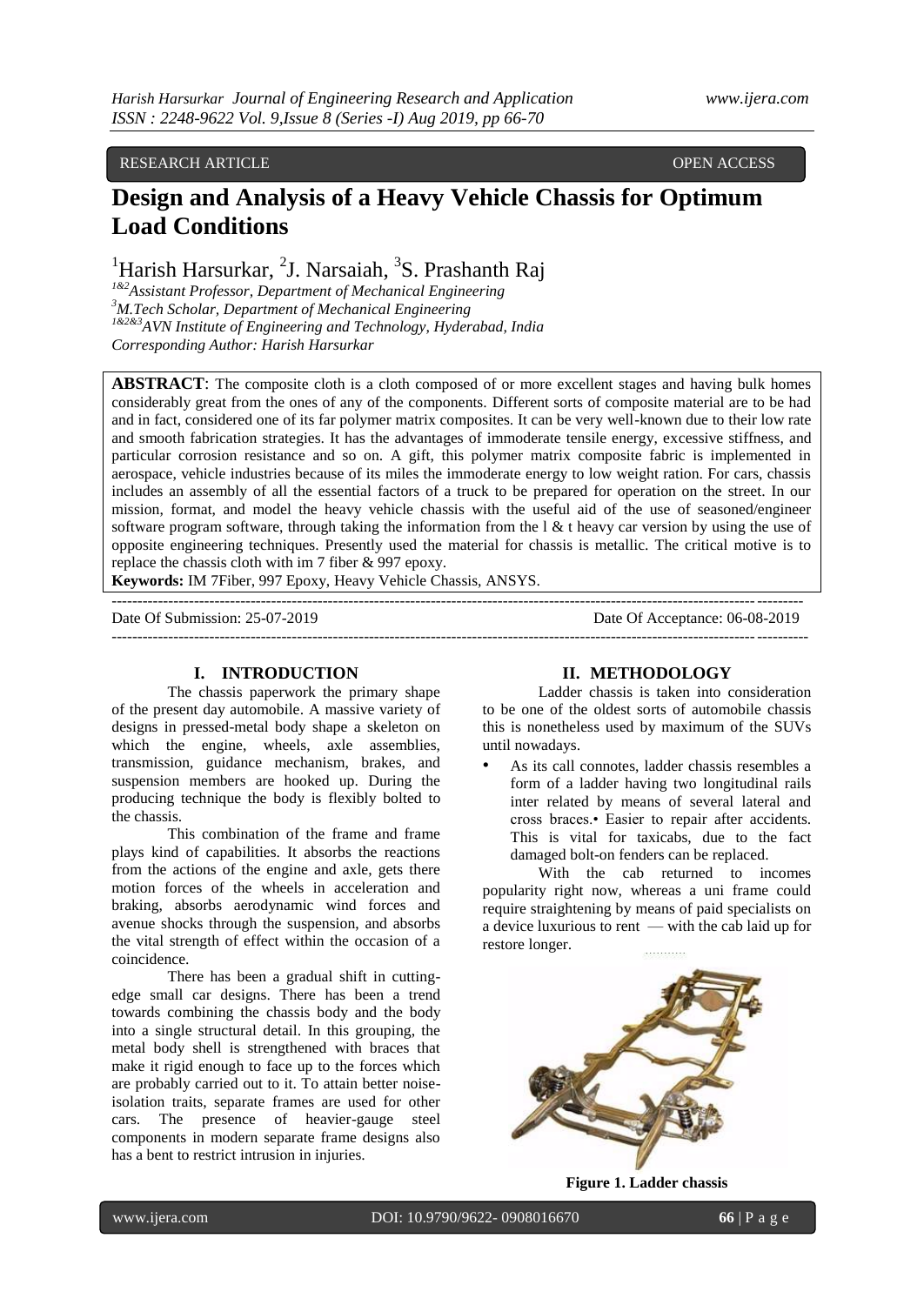• Grand-Am lets in tubular space body vehicles to update their uni body counterparts, because the

vehicles can effortlessly be repaired with new clips.

| III.<br><b>Results</b><br><b>Table 1. Structural</b> |                          |            |            |  |
|------------------------------------------------------|--------------------------|------------|------------|--|
|                                                      | <b>High carbon steel</b> | Im7 fiber  | 997 Ероху  |  |
| <b>Deformation</b>                                   | 0.48671                  | 0.36683    | 0.67518    |  |
| <b>Stress</b>                                        | 75.336                   | 68.522     | 65.067     |  |
| <b>Strain</b>                                        | 0.00032472               | 0.00025161 | 0.00045458 |  |

#### **Table 2. Modal Analysis**

|        |                    | <b>High carbon steel</b> | Im7 fiber | <b>997 Epoxy</b> |
|--------|--------------------|--------------------------|-----------|------------------|
|        |                    |                          |           |                  |
|        | <b>Deformation</b> | 11.6                     | 24.719    | 26.247           |
| Mode 1 |                    |                          |           |                  |
|        | <b>Frequency</b>   | 282.63                   | 665.47    | 502.8            |
| Mode 2 | <b>Deformation</b> | 11.613                   | 24.75     | 26.277           |
|        | <b>Frequency</b>   | 282.63                   | 665.48    | 502.81           |
| Mode 3 | <b>Deformation</b> | 9.7029                   | 20.623    | 21.978           |
|        | <b>Frequency</b>   | 288.68                   | 680.29    | 513.52           |

# **Table 3**. **For 3 Layers Structural Analysis**

|                    | <b>High carbon steel</b> | Im7 fiber  | 997 Epoxy |
|--------------------|--------------------------|------------|-----------|
| <b>Deformation</b> | 3.3476                   | 2.7751     | 4.8878    |
| <b>Stress</b>      | 12.11                    | 109.97     | 101.23    |
| <b>Strain</b>      | 0.00049654               | 0.00041484 | 0.0007267 |

# **Table 4.Model Analysis**

|        |                    | High carbon steel Im7 fiber |        | <b>997 Epoxy</b> |
|--------|--------------------|-----------------------------|--------|------------------|
|        |                    |                             |        |                  |
| Mode 1 | <b>Deformation</b> | 10.908                      | 23.552 | 24.6992          |
|        | <b>Frequency</b>   | 56.499                      | 133.69 | 100.52           |

|        | <b>Deformation</b> | 10.537 | 22.785 | 23.877 |
|--------|--------------------|--------|--------|--------|
| Mode 2 |                    |        |        |        |
|        | <b>Frequency</b>   | 67.702 | 147.82 | 111.56 |
| Mode 3 | <b>Deformation</b> | 10.39  | 22.193 | 23.544 |
|        | <b>Frequency</b>   | 70.522 | 165.96 | 125.48 |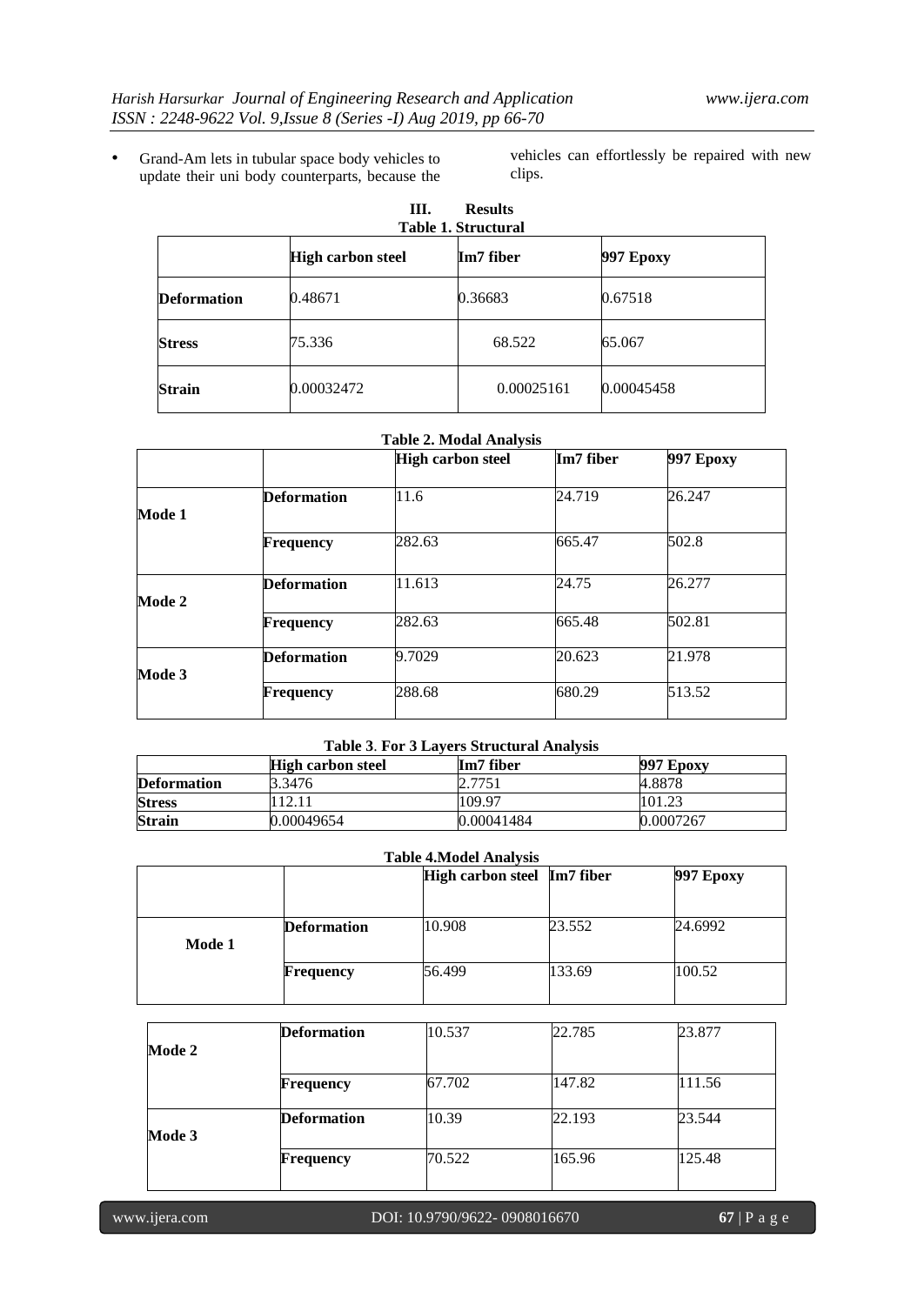| <b>Table 5. For 5 Layers Structural Analysis</b> |                          |            |                  |  |  |
|--------------------------------------------------|--------------------------|------------|------------------|--|--|
|                                                  | <b>High carbon steel</b> | Im7 fiber  | <b>997 Epoxy</b> |  |  |
| <b>Deformation</b>                               | 3.4153                   | 2.7998     | 5.032            |  |  |
| <b>Stress</b>                                    | 109.68                   | 106.76     | 99.71            |  |  |
| <b>Strain</b>                                    | 0.00047017               | 0.00038594 | 0.00069272       |  |  |



**Figure 2. Deformation Plot**



**Figure 3. Stress Plot**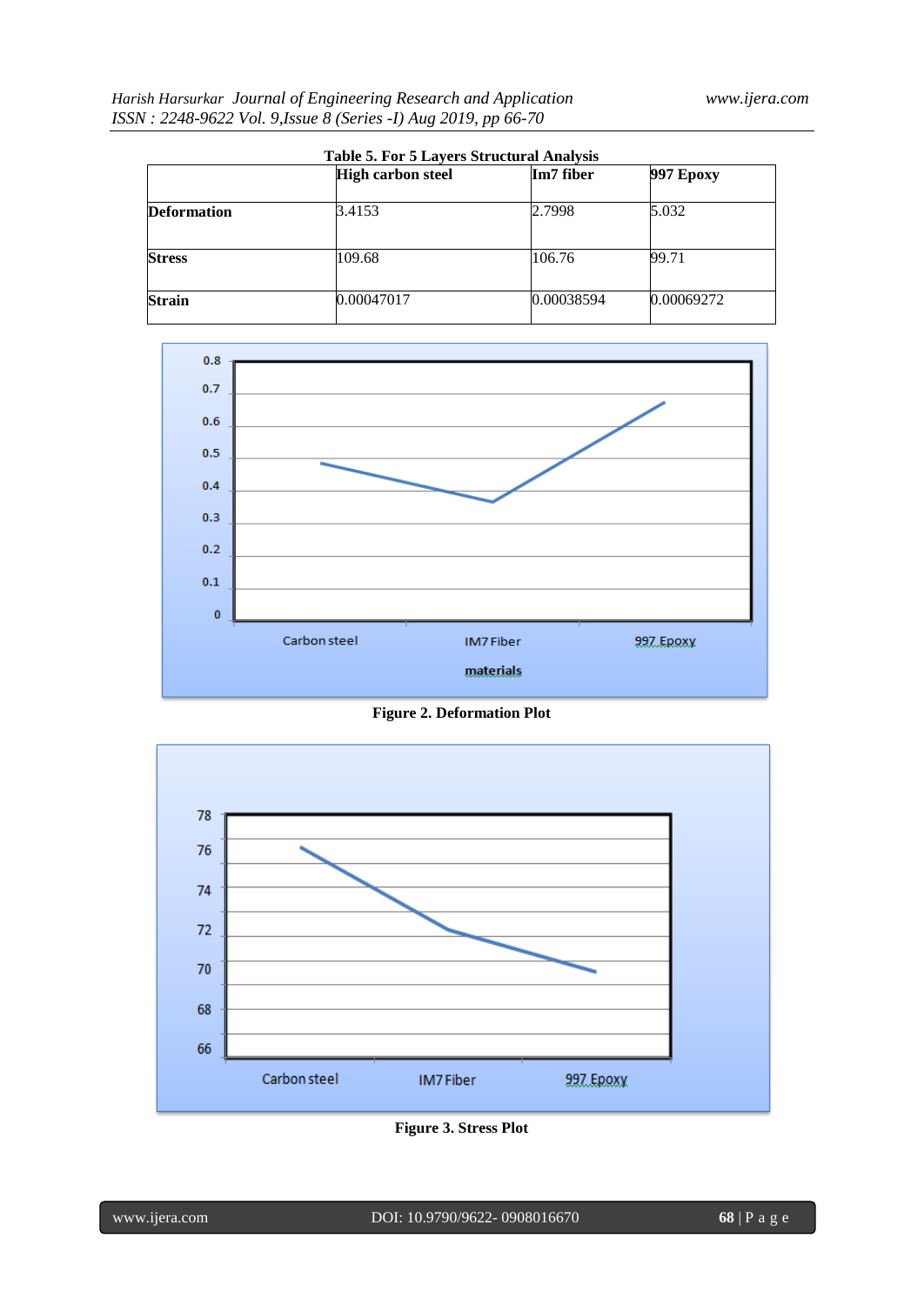

**Figure 4. Strain Plot**



**Figure 5. Model analysis of deformation**